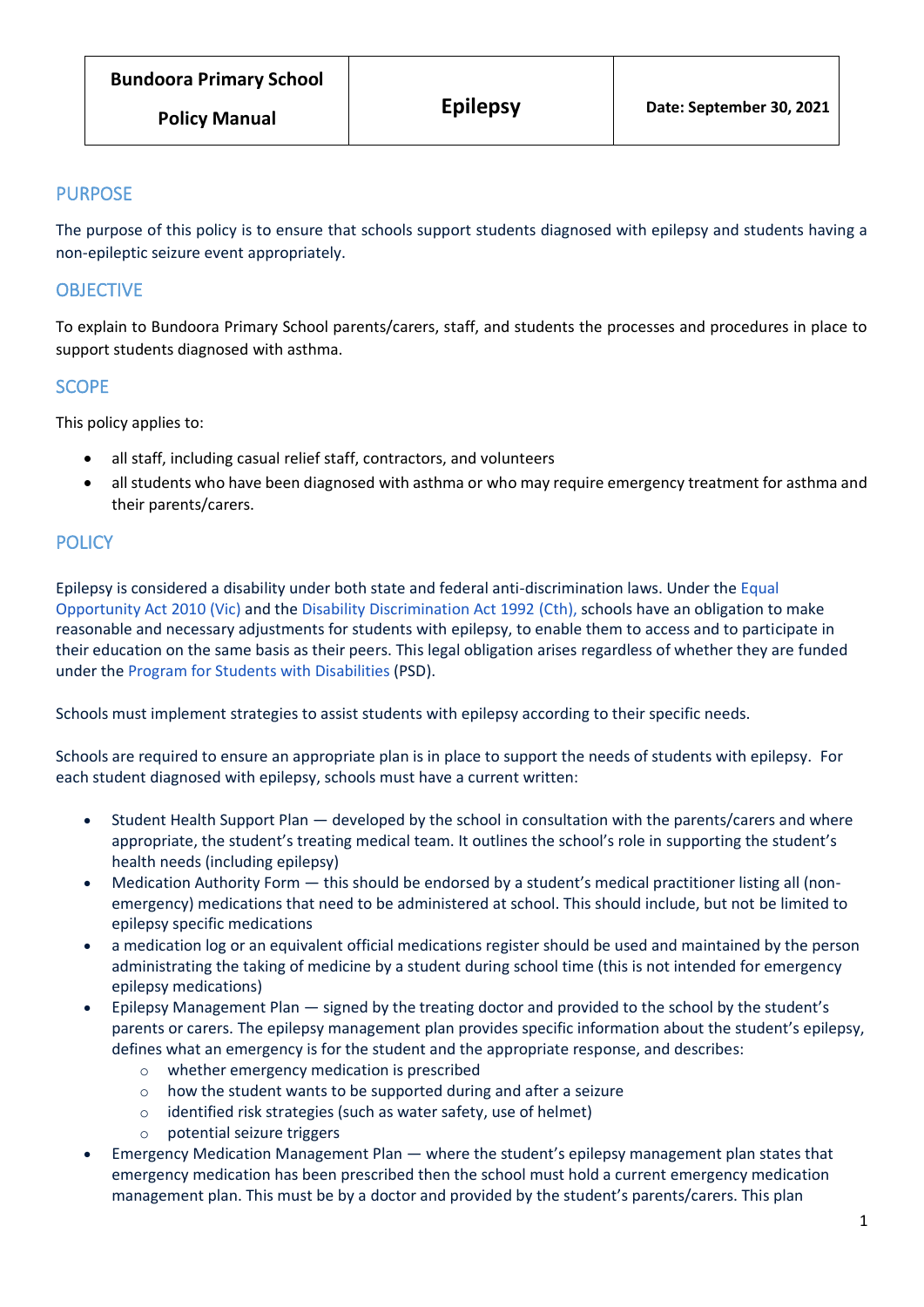provides information on the dose, route of administration and emergency response required in the event of a seizure.

Note: Epilepsy management documentation must be readily accessible to all relevant school staff who work directly with a student with epilepsy current and reviewed annually and updated as required.

## **DEFINITIONS**

#### **Epilepsy**

Epilepsy is characterised by recurrent seizures due to abnormal electrical activity in the brain.

#### **Epileptic seizures**

Epileptic seizuresare caused by a sudden burst of excess electrical activity in the brain resulting in a temporary disruption in the normal messages passing between brain cells. Seizures can involve loss of consciousness, a range of unusual movements, odd feelings and sensations or changed behaviour. Most seizures are spontaneous and brief. However, multiple seizures known as seizure clusters can occur over a 24 hour period.

#### **Non-epileptic seizures (NES)**

also known as dissociative seizures. There are 2 types of non-epileptic seizures:

- organic NES which have a physical cause
- psychogenic NES which are caused by mental or emotional processes

#### **Seizure triggers**

A term used to describe known circumstances where the individual may have an increased likelihood of having a seizure. Seizure triggers are unique to the person and are not always known. Common seizure triggers can include stress, lack of sleep, heat, illness or missed medication. A detailed description of seizure types and triggers can be found on the Epilepsy [Foundation's](https://epilepsyfoundation.org.au/understanding-epilepsy/seizures/) website.

### **COMMUNICATION**

This policy will be communicated to our school community in the following ways:

- Included in staff induction processes
- Available publicly on our school's website
- Available publicly on Compass
- Included in transition and enrolment packs
- Included as annual reference in school newsletter
- Included in our staff handbook/manual
- Discussed at staff briefings/meetings as required
- Discussed at parent information nights/sessions
- Made available in hard copy from school administration upon request

### FURTHER INFORMATION AND RESOURCES

The Department's Policy and Advisory Library (PAL):

- **[Medication Policy](https://www2.education.vic.gov.au/pal/medication/policy)**
- [First Aid for Students and Staff Policy](https://www2.education.vic.gov.au/pal/first-aid-students-and-staff/policy)

Our School policies and documents: